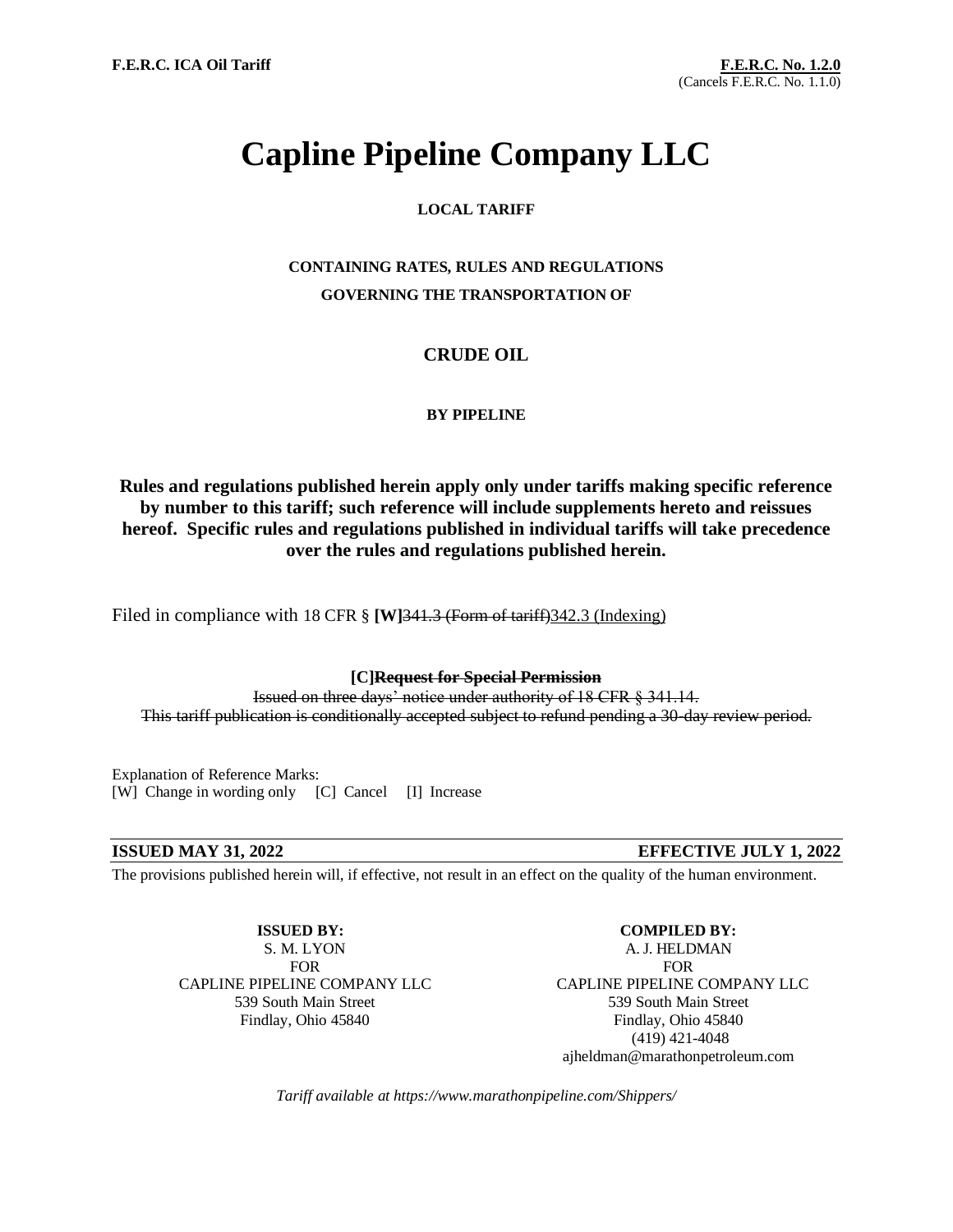# **TABLE OF CONTENTS**

# Item

No. SUBJECT

- Definitions
- Commodity
- Specifications as to Quality
- Minimum Batch Size
- Receipt and Delivery Facilities
- Additives
- Measurement, Testing and Deductions
- Identity of Crude Oil, Maintenance of
- Nominations Required
- Offers in Excess of Facilities
- Application of Rates
- Applicable Rates from Intermediate Points
- Payment of Transportation Rates and Other Charges
- Financial Assurances
- Claims, Suits and Time for Filing
- Liability
- Title
- Crude Oil Involved in Litigation, Etc. Indemnity Against Loss
- Charge for Spill Compensation
- Destination Point Requirement
- Acceptance of Delivery
- Separate Pipeline Agreements
- Intrasystem Change in Ownership
- Common Stream Crude Oil Connecting Carriers
- Line Fill and Tank Bottom Inventory Requirements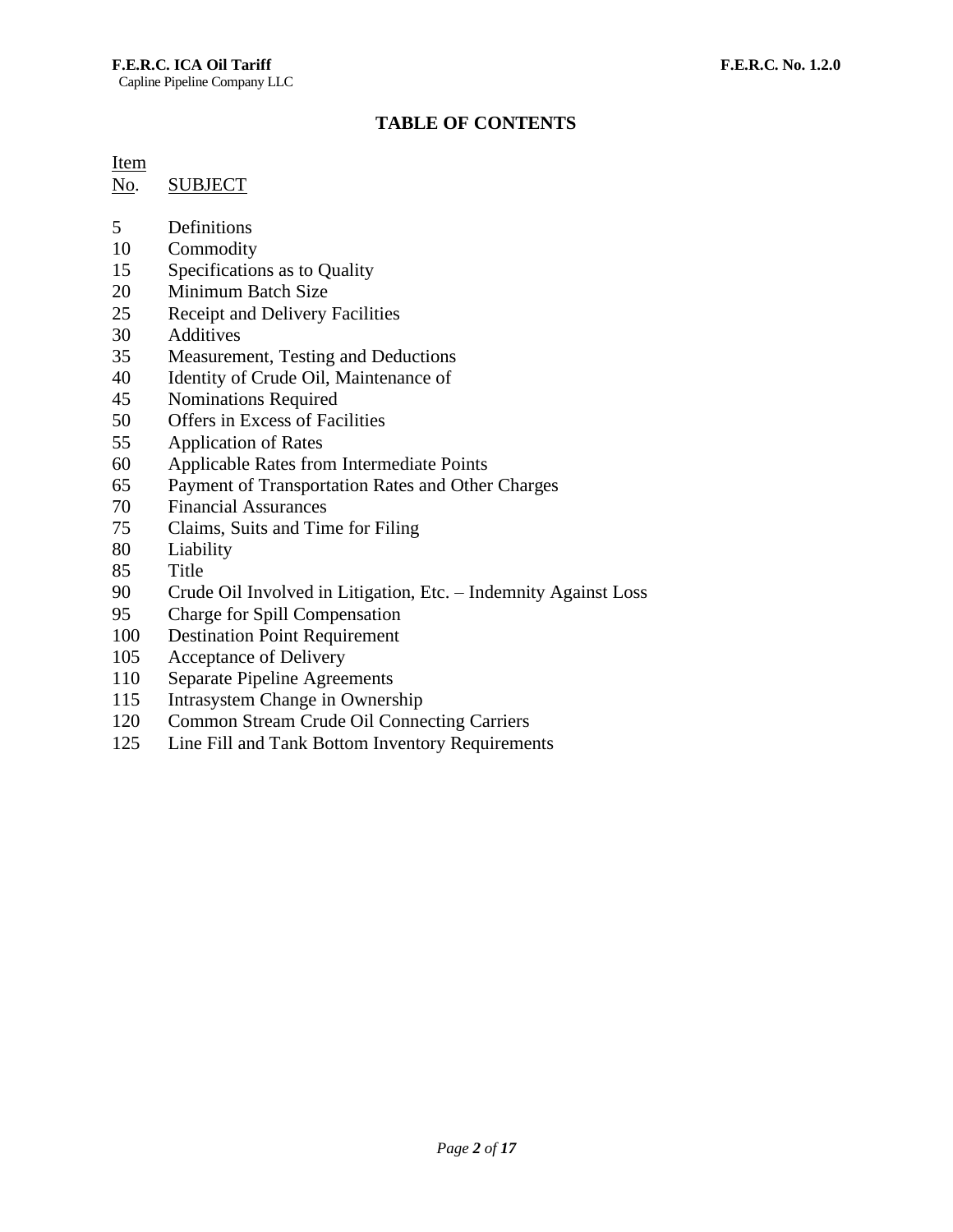#### **ITEM 5. DEFINITIONS**

#### **As used in these rules and regulations, the following meanings are applicable:**

#### **"Adequate Assurance of Performance"** has the meaning set forth in Item 70.

**"Affiliate"** means, as to any Person, any other Person, whether of a similar or dissimilar nature, which (a) controls, either directly or indirectly, such Person, (b) is controlled, either directly or indirectly, by such Person, or (c) is controlled, either directly or indirectly, by a person or entity which directly or indirectly controls such Person. As used in this definition, "control" means the ownership of (or the right to exercise or direct) 50 percent or more of the voting rights in the appointment of directors of such entity, or 50 percent or more of the interests in such entity.

**"API"** means American Petroleum Institute.

**"Barrel"** means forty-two (42) United States gallons (each 231 cubic inches) at a temperature corrected to 60 degrees Fahrenheit.

**"Base Period"** means the twelve (12) Operating Month-period beginning thirteen (13) Operating Months prior to the Proration Month and excluding one (1) Operating Month preceding the Proration Month. If Carrier's System has been in operation less than thirteen (13) Operating Months with respect to the type of Crude Oil service then being allocated by Carrier under Item No. 50, then the Base Period for purposes of allocating that type of Crude Oil shall be the number of Operating Months during which Carrier's System has been in operation for that type of Crude Oil, excluding one (1) Operating Month preceding the Proration Month. The Base Period will not include any Interim Services Period offered by Carrier prior to the In-Service Date.

**"Batch"** means a quantity of Crude Oil of like specifications moved through the System as an identifiable unit.

**"Binding Nomination"** means for any Operating Month, if Carrier determines the Nominations exceed the line segment's capacity, then Carrier will notify each Shipper and provide each Shipper an opportunity to reduce its initial Nomination, with such revised Nomination becoming the Shipper's Binding Nomination. If a Shipper does not submit a reduced Nomination, then its initial Nomination shall be considered its Binding Nomination. All information required to be included in an initial Nomination under Item 45 shall also be required to be included in Shipper's Binding Nomination.

**"Carrier"** means and refers to Capline Pipeline Company LLC.

**"Committed Shipper"** means a Shipper that has executed a TSA with Carrier during an Open Season and commits to transporting, or paying for the transportation of, a specified minimum volume of Crude Oil on Carrier's System.

**"Consignee"** means the party to whom a Shipper has ordered the delivery of Crude Oil.

**"Crude Oil"** means either Light Crude Oil and/or Heavy Crude Oil, as applicable.

**"Destination Point(s)"** shall mean the point or points where Crude Oil is delivered out of Carrier's System, as such points are specified in Carrier's tariffs.

**"Encumbered Crude Oil**" has the meaning set forth in Item 90.

**"F.E.R.C."** means the Federal Energy Regulatory Commission.

**"Force Majeure"** means any cause or causes not reasonably within the control of Carrier or Shipper which, by the exercise of reasonable diligence, the affected party is unable to prevent or overcome. Examples of Force Majeure may include, but are not be limited to: Acts of God; acts, omissions to act and/or delays in action of federal, state or local government or any agency thereof; strikes, lockouts, work stoppages or other industrial disturbances; acts of the public enemy; acts of terrorism; wars; blockades; insurrections; sabotage; riots; epidemics; landslides; lightning;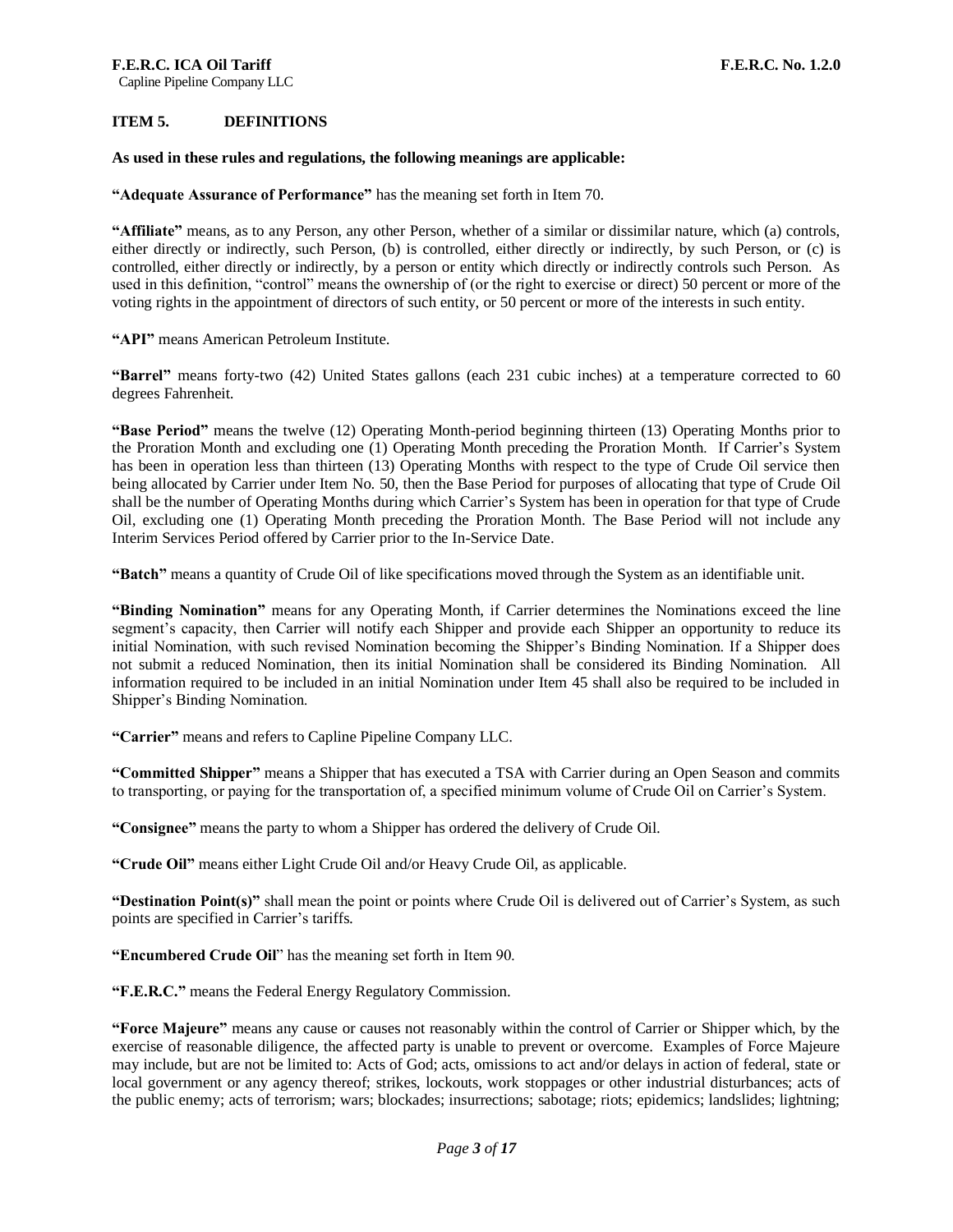earthquakes; fires; storms; floods; washouts; arrests or restraint of governments, rulers or peoples; civil or criminal disturbances; interruptions by governmental or court orders; present and future valid orders of any Governmental Authority; explosions; mechanical failures; breakage or accident to equipment, machinery or lines of pipe, compressors or plants (not due to the negligence or willful misconduct of the party) and subsequent repairs; freezing or blockage of lines of pipe, partial or entire failure of production facilities or equipment, treating plants, or transportation facilities or separation facilities; governmental regulations; curtailment of, or other inability to obtain equipment, labor, materials or supplies and/or services and/or electric power used in making and/or receiving deliveries hereunder; the inability of either party to acquire, or the delays on the part of a party in acquiring, at reasonable cost and after the exercise of reasonable diligence, approvals, permits, consents, easements and/or rightsof-way; and compliance with applicable law. Notwithstanding anything to the contrary set forth herein, none of the following shall, under any circumstances, constitute a Force Majeure: (a) the lack of financial resources, or the inability of a party to secure funds or make payments as required by this tariff or a TSA, as applicable; (b) adverse market, financial, or other economic conditions including changes in market conditions that either directly or indirectly affect the demand for or price of Crude Oil; (c) availability of more attractive markets for Crude Oil; or (d) a Shipper's inability to receive, transport, and or deliver Crude Oil to, on, or from the System under the terms of this tariff or a TSA, as applicable, in a manner that Shipper deems economic.

**"Governmental Authority"** means any governmental, administrative or regulatory entity, authority, commission, board, agency, instrumentality, bureau or political subdivision, and any court, tribunal or judicial or arbitral body (whether national, federal, state or local or, in the case of an arbitral body, whether governmental, public or private), having jurisdiction over Carrier or Shipper.

**"Heavy Crude Oil"** means either the direct liquid products of oil wells, or a mixture of the direct liquid products of oil wells with the indirect liquid products of oil or gas wells including gasoline and liquefied petroleum gases, all of which are of merchantable quality with an API gravity of equal to or less than 30 degrees and which meet the quality specifications set forth in Item 15.

"**Interim Services Period**" means a period during which Carrier may provide limited Transportation service prior to the In-Service Date.

**"In-Service Date"** means the date the System is available to provide full Transportation service, specifically January 1, 2022.

"**Light Crude Oil**" means either the direct liquid products of oil wells, or a mixture of the direct liquid products of oil wells with the indirect liquid products of oil or gas wells including gasoline and liquefied petroleum gases, all of which are of merchantable quality with an API gravity of greater than 30 degrees and which meet the quality specifications set forth in Item 15.

**"Monthly Volume Commitment"** means a Committed Shipper's Volume Commitment multiplied by the number of days in the applicable Operating Month.

**"New Shipper"** means an Uncommitted Shipper that is not a Regular Shipper.

**"Nomination"** means a written designation by a Shipper to Carrier in accordance with Item 45.

**"Nomination Date"** means the twentieth (20th) day of the month preceding the Operating Month.

**"Open Season"** means that open season and joint open season held by Carrier beginning in January 2019 to obtain Volume Commitments on the System, and any supplemental open season held by Carrier to obtain additional Volume Commitments pursuant to the terms of the TSA.

**"Operating Month"** for a Shipper or Transferor means any calendar month in which Carrier either transports Crude Oil or recognizes and records a change in ownership of Crude Oil for the account of such party. For purpose hereof, the calendar month shall be deemed to begin on the first day of such month at 7:00 AM Central Time.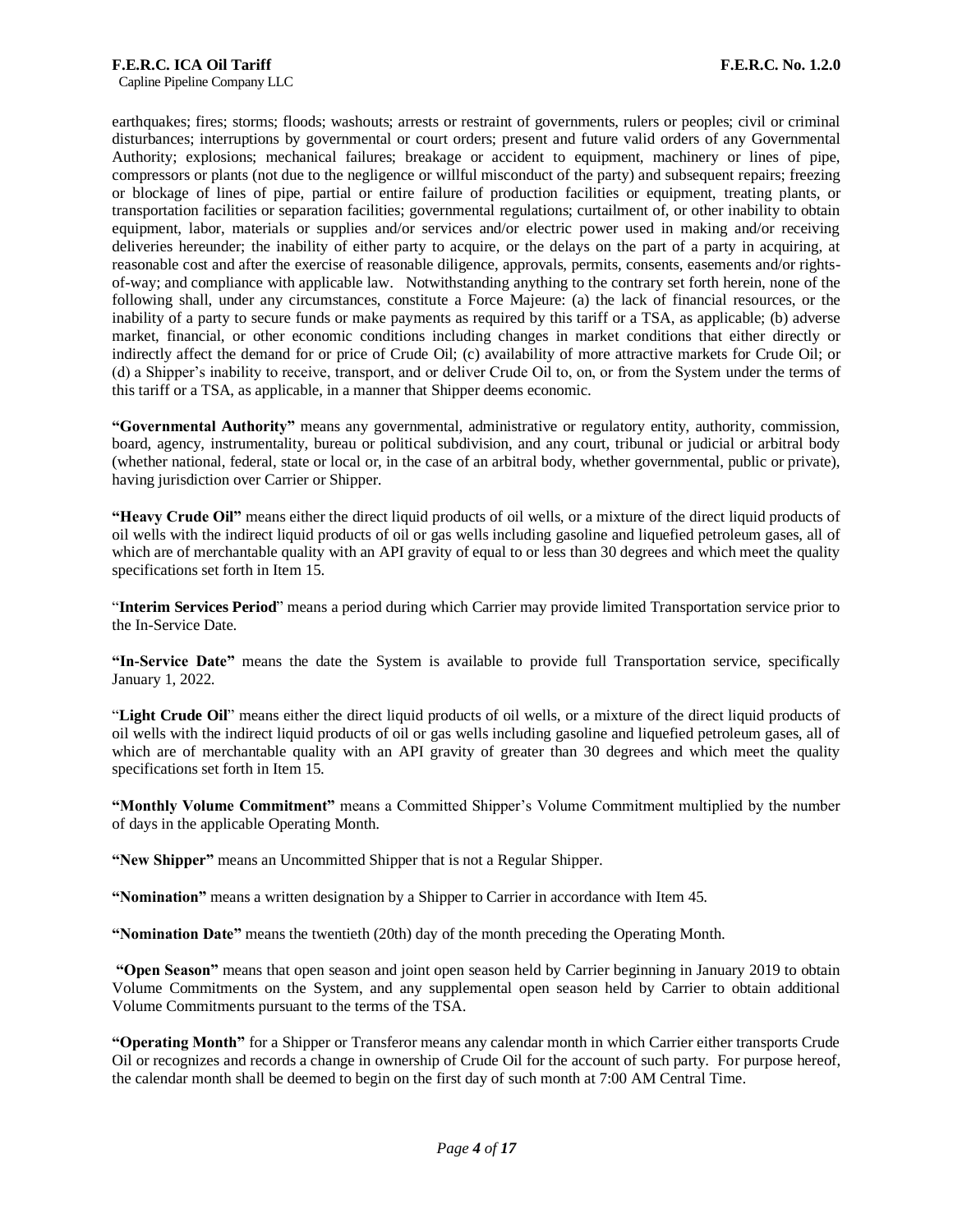**"Origin Point(s)"** shall mean the point or points where Crude Oil is received into Carrier's System, as such points are specified in Carrier's tariffs.

**"Person"** means any individual, corporation, limited liability company, partnership, trust or other entity, or any Governmental Authority.

**"Phase I Capacity"** means the up to seventy-five thousand (75,000) Barrels per Day of Light Crude Oil capacity that is scheduled to become available on the System from the Origin Point(s) to the Destination Points on the Phase I In-Service Date.

**"Phase I In-Service Date"** has the meaning ascribed to it in the TSA.

**"Phase I Volume Commitment"** means the portion (if any) of a Committed Shipper's Volume Commitment that is scheduled to be transported as of the Phase I In-Service Date on the Phase I Capacity.

**"Phase II Capacity"** means the up to two hundred thousand (200,000) Barrels per Day of Heavy Crude Oil capacity that is scheduled to become available on the System on the Phase II In-Service Date, as well as any additional capacity that Carrier develops for Light Crude Oil service as of this date.

**"Phase II In-Service Date"** has the meaning ascribed to it in the TSA.

**"Phase II Volume Commitment"** means the portion (if any) of a Committed Shipper's Volume Commitment that is scheduled to be transported as of the Phase II In-Service Date on the Phase II Capacity.

**"Proration Month**" means the Operating Month for which Carrier's System is to be allocated under Item 50.

**"Quality Specifications"** has the meaning set forth in Item 15.

**"Regular Shipper"** means an Uncommitted Shipper that has shipped the allocated type of Crude Oil on Carrier's System during nine (9) months of the Base Period.

**"Regular Capacity"** has the meaning set forth in Item 50(D)(1).

**"Segregated Batch"** means a quantity of one type of Crude Oil meeting the Quality Specifications set forth in Item 15, for which the Shipper desires separate identity and segregation so as to deliver, as nearly as reasonably practicable, the identical Crude Oil received. Transportation of a Batch as a Segregated Batch is subject to the availability of tankage.

**"Shipment History"** means, with respect to the Crude Oil type then being allocated under Item No. 50,

- for a Regular Shipper, the number of Barrels of Crude Oil the Regular Shipper shipped during the Base Period, and
- for a Committed Shipper, the greater of (x) the number of Barrels of Crude Oil the Committed Shipper shipped during the Base Period, or (y) (1) the number of Barrels of Crude Oil that the Committed Shipper shipped during the Base Period, plus (2) the number of Barrels of Shipper's Volume Commitment for which the Committed Shipper paid Carrier a deficiency payment for failing to ship under its TSA during the Base Period;

Provided, however, that

• during any Interim Services Period offered by Carrier, any Shipment History earned by a shipper on the System, including that which may be earned by a Committed Shipper, shall have no applicability following the In-Service Date of the System, and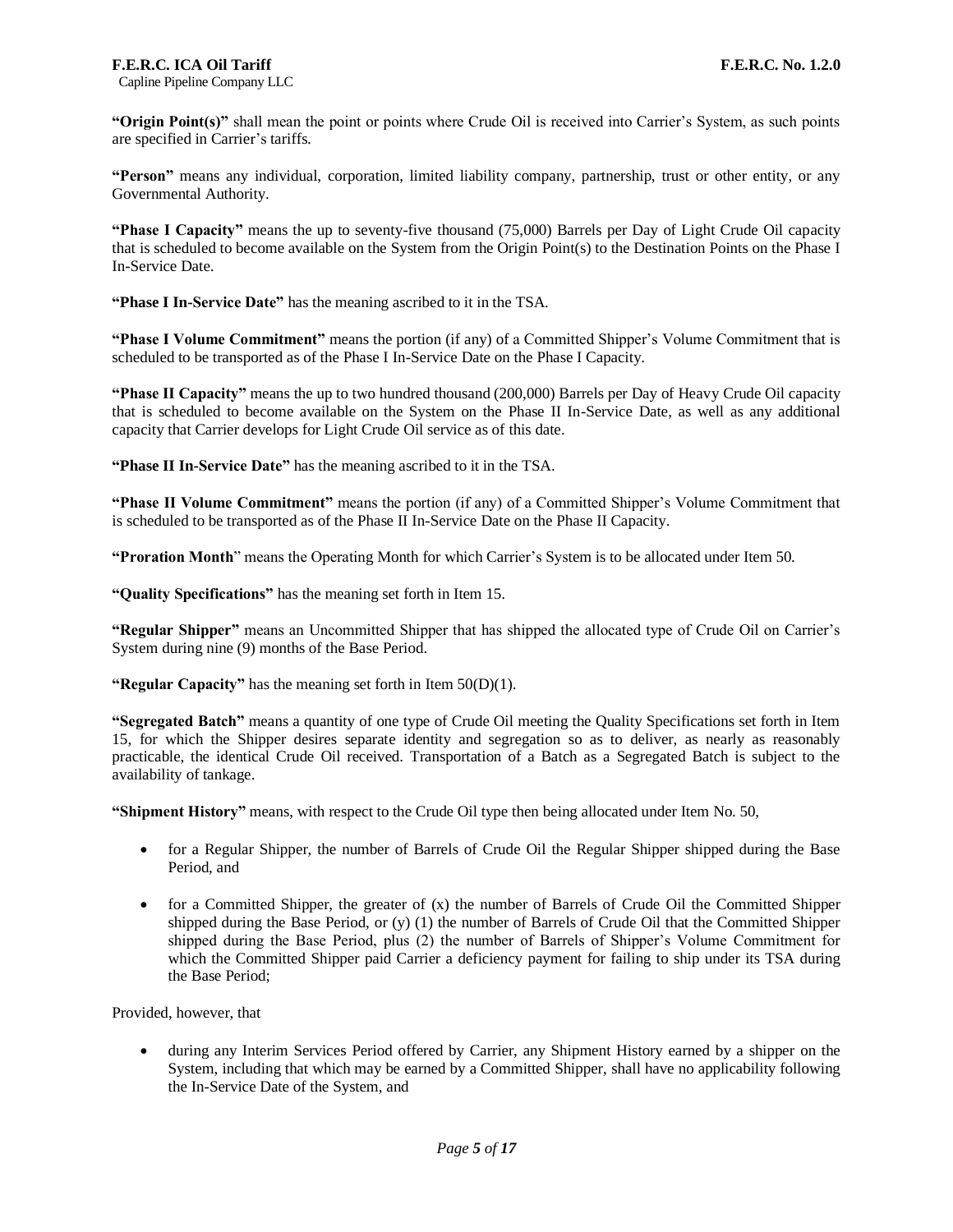Capline Pipeline Company LLC

- in the first two (2) Operating Months of the System following the Phase I In-Service Date, a Committed Shipper shall be deemed to have Shipment History for Light Crude Oil service for each Operating Month of the Base Period equal to its Phase I Volume Commitment (as calculated on a monthly basis), and
- in the first two Operating Months of the System following the Phase II In-Service Date, a Committed Shipper shall be deemed to have Shipment History for Heavy Crude Oil service and Light Crude Oil service each such Operating Month of the Base Period equal to its Phase II Volume Commitment (calculated on a monthly basis).

**"Shipper"** means the party who contracts with Carrier for the Transportation of Crude Oil subject to and in accordance with these rules and regulations.

**"System"** means that portion of Carrier's pipeline system, including all appurtenances thereto, related to the provision of Transportation provided by Carrier pursuant to Carrier's tariffs.

**"Tender"** means the delivery by Shipper to Carrier of a stated quantity Crude Oil for Transportation on the System from a specified Origin Point(s) to a specified Destination Point(s).

**"Transferee"** means the party who requests Carrier to recognize and record a change in ownership of Crude Oil to its account from a designated Transferor's account.

**"Transferor"** means the party who requests Carrier to recognize and record a change in ownership of Crude Oil from its account to a designated Transferee's account.

**"Transportation"** means transportation and/or movement from a specified Origin Point(s) to a specified Destination Point(s), as applicable.

**"TSA"** means a transportation services agreement for the transportation of Crude Oil on the System entered into between a Committed Shipper and Carrier pursuant to the Open Season.

**"Uncommitted Capacity"** means the capacity of Carrier's System, with respect to a particular Crude Oil type, that is available for allocation to Uncommitted Shippers in a Proration Month, which shall always equal at least 10% of the operating capacity of Carrier's System for that Crude Oil type in the Proration Month.

**"Uncommitted Shipper"** means any Shipper that does not have a currently effective TSA with Carrier.

**"Volume Commitment"** means the volume and type of Crude Oil that a Committed Shipper agrees to ship on the System from a specified Origin Point(s) to a specified Destination Point(s), on an average daily basis, during the term of such Committed Shipper's TSA, which commitment amount is set forth in Exhibit A of the Committed Shipper's TSA.

#### **ITEM 10. COMMODITY:**

Carrier is engaged primarily in the Transportation of Crude Oil and will not accept any other commodity for Transportation under tariffs making reference hereto. Crude Oil Tendered for Transportation that differs in quality or characteristics from the grades of Crude Oil that is usually transported by Carrier, will, at the option of Carrier if operationally possible and in a non-discriminatory manner, be transported under such terms as the Shipper and Carrier may agree. Such shipments will only be considered when they can be transported, as time permits, with existing facilities and when they will not seriously impair the quality of other shipments.

#### **ITEM 15. SPECIFICATIONS AS TO QUALITY:**

A. The specifications set forth in this Item 15 (the "**Quality Specifications**"), which may be amended by Carrier from time to time, are the required specifications for the Crude Oil and shall apply to each Barrel of Shipper's Batch and shall not be limited to the composite sample of the Batch, except where noted: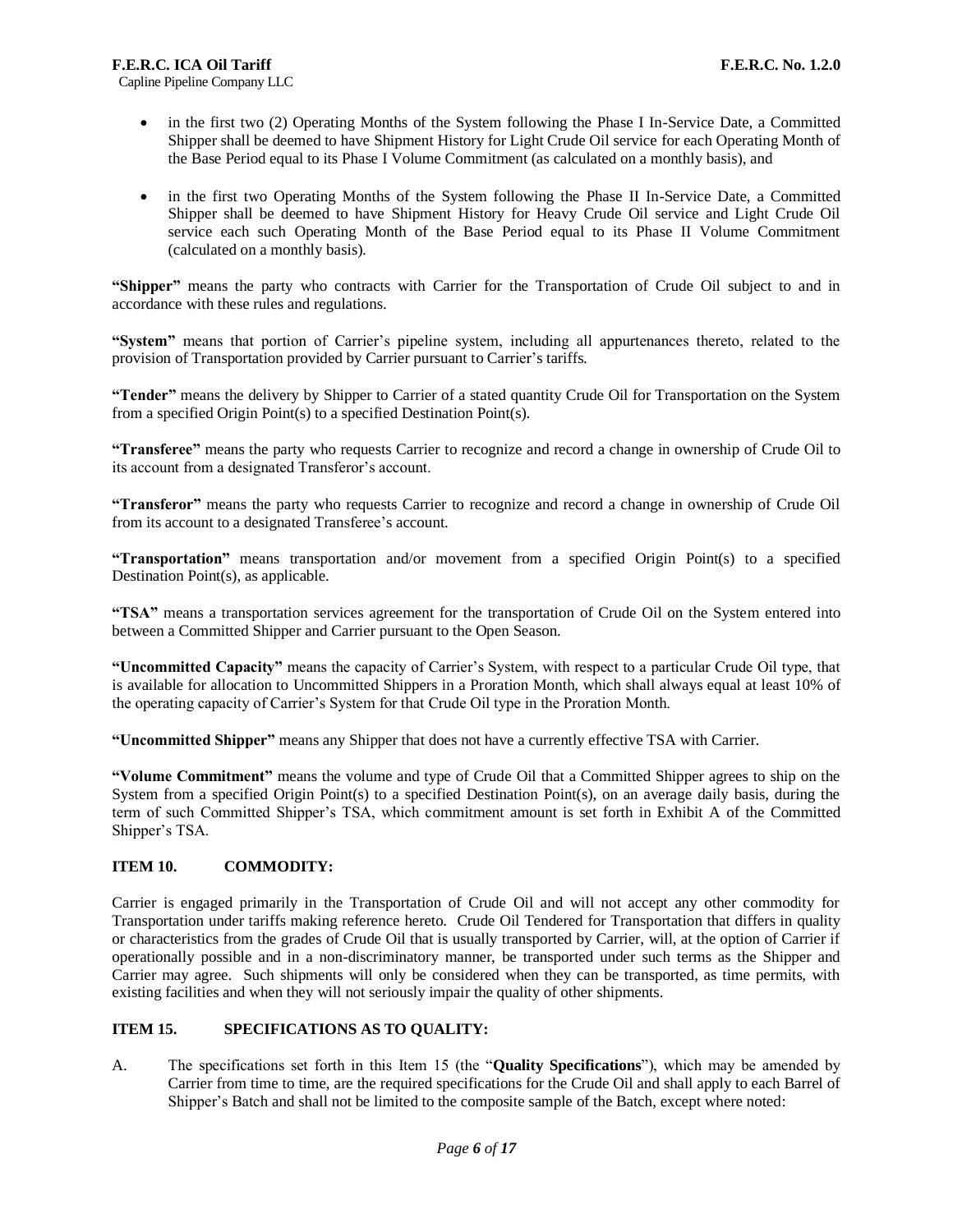- i. the Reid vapor pressure of the Crude Oil or any mixture thereof with indirect products, may not exceed twelve (12) pounds at one hundred degrees Fahrenheit (100°F) and/or an API gravity in excess of 78.9 degrees;
- ii. the true vapor pressure of the Crude Oil, or any mixture thereto with indirect products, may not result in Carrier's noncompliance with Federal, State, or local requirements regarding hydrocarbon emissions;
- iii. the Crude Oil may not contain impurities exceeding one-half  $(1/2)$  of one percent  $(\%)$ ;
- iv. the Crude Oil may not be partially refined;
- v. the Crude Oil may not be contaminated by the presence of any chemicals including, but not limited to, chlorinated and/or oxygenated hydrocarbons and lead;
- vi. Crude Oil may not have a pour point greater than 30 degrees unless under terms and conditions acceptable to Carrier; or
- vii. Crude Oil may not have a viscosity greater than 55 Saybolt Universal Seconds at 60 degrees Fahrenheit (60°F), unless under terms and conditions acceptable to Carrier. If such Crude Oil is accepted by Carrier, Shipper will be required to pay the Viscosity Fee published in Carrier's rates tariff on file with the F.E.R.C. in addition to the applicable trunk line Transportation rate.
- B. Crude Oil delivered to Carrier's System that does not meet the Quality Specifications shall be considered contaminated, and Carrier reserves the right to reject any such contaminated Crude Oil. Carrier shall also have the right to exclude any Shipper that delivers contaminated Crude Oil to Carrier's System from further entry into the System until such time as the Quality Specifications are met. Further, Carrier reserves the right to dispose of any contaminated Crude Oil blocking its System, provided such Crude Oil is not removed by the Shipper having title thereto upon reasonable notice to it by Carrier. Disposal thereof may be made by public sale if necessary.
- C. Carrier may also reject any Crude Oil having other characteristics that will cause it to not be readily transported through the System or that will materially affect or damage the quality of other shipments or cause disadvantage to other Shippers and/or the System.
- D. Notwithstanding the Quality Specifications in this Item 15, should any connecting carrier or other downstream party notify Carrier of different or additional quality specifications required for the receipt of Crude Oil from the System, then Carrier will notify Shipper of any such different or additional specifications as soon as practicable after being notified by such connecting carrier or other downstream party, and such specifications will, upon Shipper's receipt of such notice, be deemed to amend the above Quality Specifications for as long as required by such connecting carrier or other downstream party.

#### **ITEM 20. MINIMUM BATCH SIZE**:

- A. The minimum size of any Batch of a particular type of Crude Oil that will be accepted at an Origin Point by Carrier from one Shipper shall be 50,000 Barrels, provided that Carrier may accept Batches of less than 50,000 Barrels if operationally possible and acceptance may be done so in a non-discriminatory manner.
- B. Carrier may, at its sole discretion and in a non-discriminatory manner, revise the minimum Batch size set forth in this Item 20 when necessary to maintain efficient operation of its System.
- C. Carrier will not be obligated to make any single delivery that is less than the current minimum Batch size unless Carrier's operations dictate otherwise. The term "single delivery" in this Item 20 means a delivery of Crude Oil, in one continuous operation to one Shipper or Consignee into a single facility, furnished by such Shipper or Consignee, to which Carrier is connected.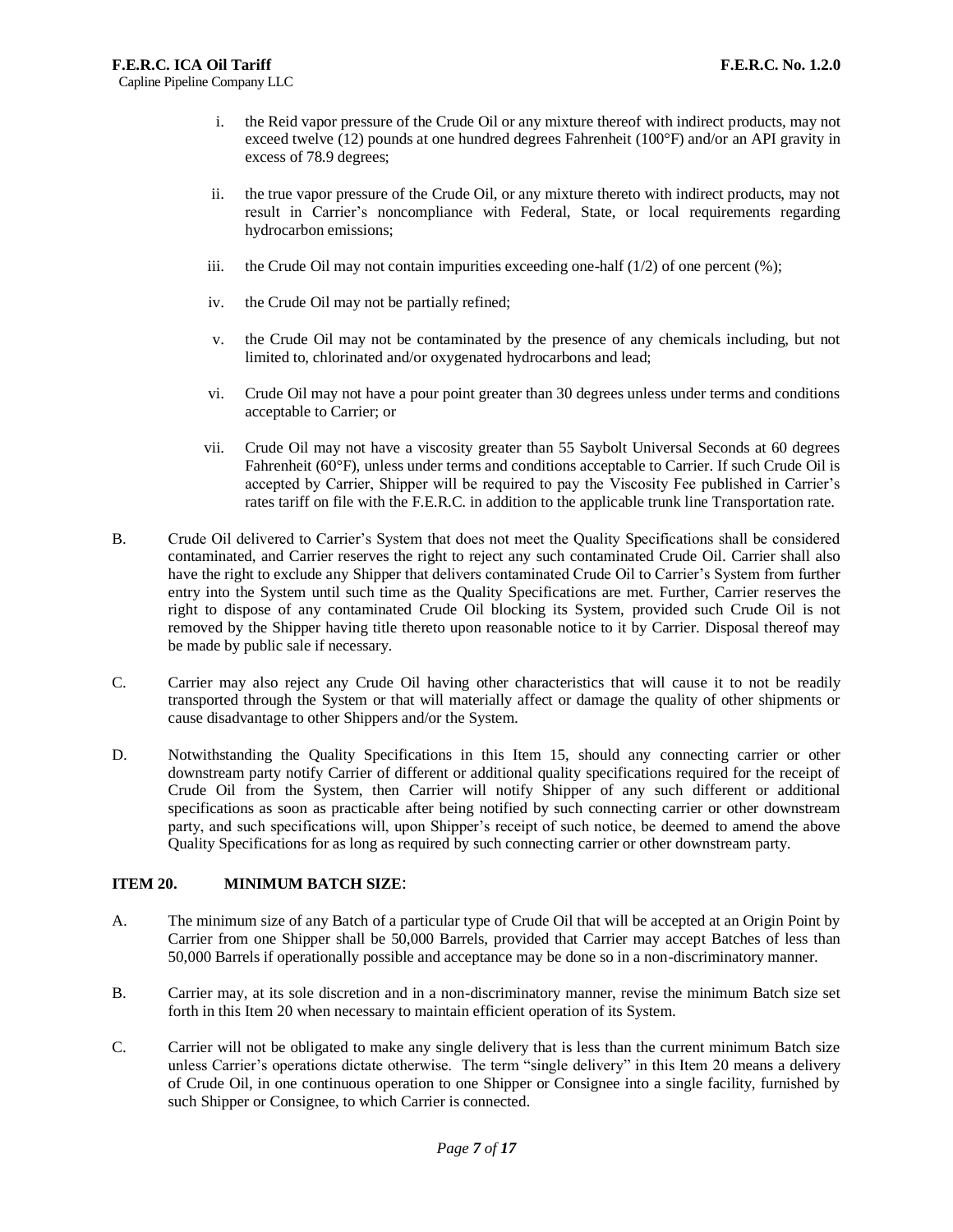Capline Pipeline Company LLC

#### **ITEM 25. RECEIPT AND DELIVERY FACILITIES:**

- A. Shipper shall provide the facilities necessary to deliver Crude Oil to Carrier's manifold at (1) a current pumping rate equal to Carrier's full line pumping rate at the point of delivery into the System, and (2) a current minimum pressure to be designated by Carrier. Crude Oil may be delivered into Carrier's System at less than Carrier's full line pumping rate provided that it is operationally possible for such Crude Oil to be received into Carrier-owned in-transit tankage and doing so will not prevent Carrier from meeting Shipper commitments. Carrier will make decisions on acceptance of Crude Oil at less than Carrier's full line pumping rate in a non-discriminatory manner.
- B. Shipper shall provide the facilities necessary for promptly receiving the Crude Oil at the Destination Point as it arrives at the full line delivery rates and pressure as designated by Carrier. Carrier's Operations Department can be contacted for current applicable rates.
- C. All proposed receiving or delivery connections must meet minimum nomination requirements, hourly flow rate conditions and metering requirements in effect at the time of requested connection and must also have facilities which will allow for increases to maximum line flow rate and pressure conditions. All proposed connection designs must be approved by Carrier. All costs and expenses of installing, operating and maintaining connections shall be paid by the connecting party.
- D. Carrier's acceptance of Crude Oil from any Shipper's facility or delivery of Crude Oil to any Shipper's facility shall not evidence Carrier's approval of the adequacy of such Shipper's facilities. The responsibility for such facilities shall be exclusively that of the Shipper.
- E. Carrier shall have no duty to provide transportation to Shipper until evidence satisfactory to Carrier has been furnished that Shipper has provided the facilities required in this Item 25.
- F. Carrier will review receiving and delivery facilities to determine if such facilities are incapable of injecting or receiving at Carrier's existing flow rates or throughput rates, and if there are such restricted facilities, Shippers using such facilities will be subject to reduction of up to one hundred percent (100%) of the quantity nominated from or to the restricted facility. Carrier reserves the right to adjust allocations at restricted facilities in order to maximize total available pipeline capacity and throughput.

#### **ITEM 30. ADDITIVES:**

Carrier reserves the right to require, approve or reject the injection of corrosion inhibitors, viscosity or pour point depressants or other such additives in the Crude Oil to be transported on Carrier's System.

#### **ITEM 35. MEASUREMENT, TESTING AND DEDUCTIONS:**

- A. Crude Oil accepted by Carrier for Transportation shall be measured and tested by representatives of Carrier or by automatic equipment approved by Carrier prior to its receipt into the System and upon delivery from the System. Quantities shall be determined by dynamic or static measurement methods in accordance with appropriate API standards.
- B. When Carrier determines that the tank(s) of a lease operator or connecting carrier are unsafe or unsuitable for use in custody transfer because of improper connections, high bottom accumulations of any extraneous matter, incrustations on the inside of the tank walls, or any other conditions unacceptable to Carrier, Carrier may reject the use of such tank(s) until the unacceptable conditions have been corrected. Alternatively, in the case of incrustation inside any tank, Carrier may determine and apply a correction factor to ascertain the correct tank capacity.
- C. Quantities for receiving, delivering, assessing charges and all other purposes will be corrected to a temperature of sixty degrees Fahrenheit (60°F). Deductions will be made for the full percent of basic sediment, water and other impurities shown by tests made by Carrier at time of receipt and upon delivery.
- D. Unless otherwise indicated on a tariff, a deduction of one-tenth of one percent (0.1%) will be made as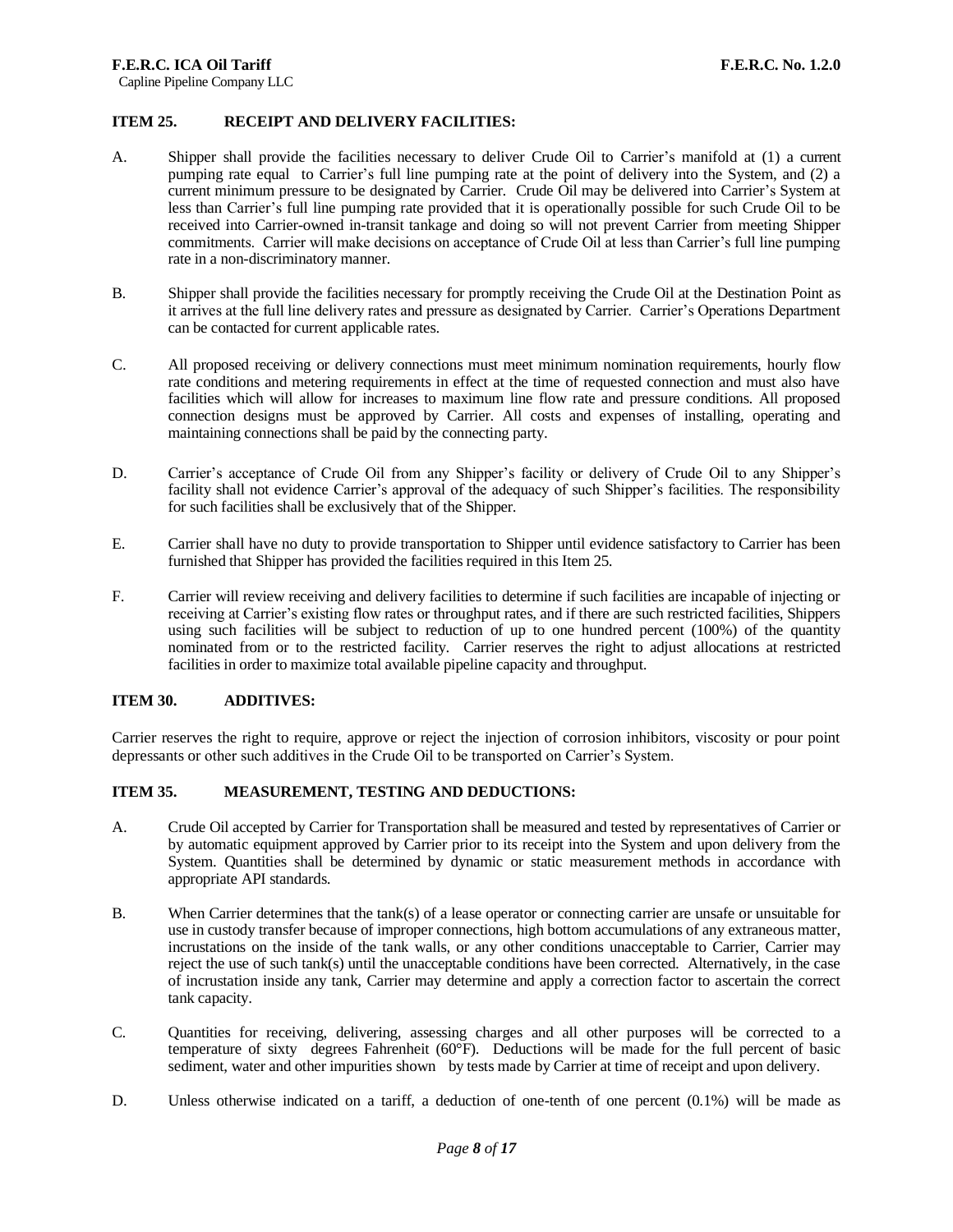measured at custody receipt point to cover evaporation, interface losses, and other normal losses during transportation.

E. In addition to the deduction set forth in Item 35(D), all receipts of Crude Oil having an API gravity of 50 degrees or above shall also be subject to a deduction to cover shrinkage and evaporation. Such deduction shall be determined in accordance with the following table:

| <b>API Gravity, Degrees</b> Deduction, % |     |
|------------------------------------------|-----|
| 50.0 through 54.9                        | 0.5 |
| 55.0 through 64.9                        | 1.0 |
| 65.0 through 74.9                        | 1.5 |
| 75.0 and above                           | 20  |

#### **ITEM 40. IDENTITY OF CRUDE OIL, MAINTENANCE OF:**

- A. Carrier operates its System as a Batched pipeline system and it is inherent in the operations of a Batched pipeline system that interface mixtures will occur between Batches of different Crude Oil. Carrier shall not be liable for variations in gravity or quality of Crude Oil occurring while in its custody resulting from normal pipeline operations and is under no obligation to deliver the identical Crude Oil received. Normal commingling that occurs between Batches shall be divided as equitably as possible among Shippers by Carrier.
- B. To the extent Carrier accepts Segregated Batches for shipment, Carrier will, subject to the foregoing and to the extent permitted by Carrier's System, make delivery at the Destination Point(s) of substantially the identical Crude Oil received at the Origin Point; provided, however, that because it is impractical to maintain absolute identity of each Batch of Crude Oil, Carrier is permitted to make reasonable substitution of Crude Oil having substantially the same specifications
- C. Carrier shall have no responsibility in, or for, any revaluation or settlements that may be deemed appropriate by Shippers because of mixing or commingling of Crude Oil during transportation on Carrier's System.
- D. Carrier shall not be required to transport Crude Oil except with reasonable diligence, considering the quality of the Crude Oil, the distance of transportation and other material elements. Carrier cannot commit to delivering Crude Oil at a particular time.

#### **ITEM 45. NOMINATIONS REQUIRED:**

- A. Crude Oil for transportation on Carrier's System will be received only upon receipt of a properly executed Nomination from Shipper showing information requested by Carrier, including, but not limited to, the Origin Point at which the Crude Oil is to be received, the Destination Point at which the Crude Oil is to be delivered, the amount of Crude Oil to be transported, and the grade of Crude Oil to be transported. Carrier may refuse to accept Crude Oil for transportation if Shipper has not furnished documentation demonstrating that it has made provision for prompt receipt thereof at the Nominated Destination Point.
- B. Carrier is under no obligation to accept a Tender of Crude Oil for shipment for any Operating Month unless the Shipper submits its Nomination to Carrier on or before the Nomination Date; provided that, if space is available for current movement, Carrier, in its sole discretion, may consider a Nomination from Shipper for transportation of Crude Oil submitted after Nomination Date.
- C. Carrier may refuse to accept Crude Oil for transportation if Shipper is not in compliance with other provisions of this tariff or where Shipper has failed to comply with all applicable laws regulating shipments of Crude Oil.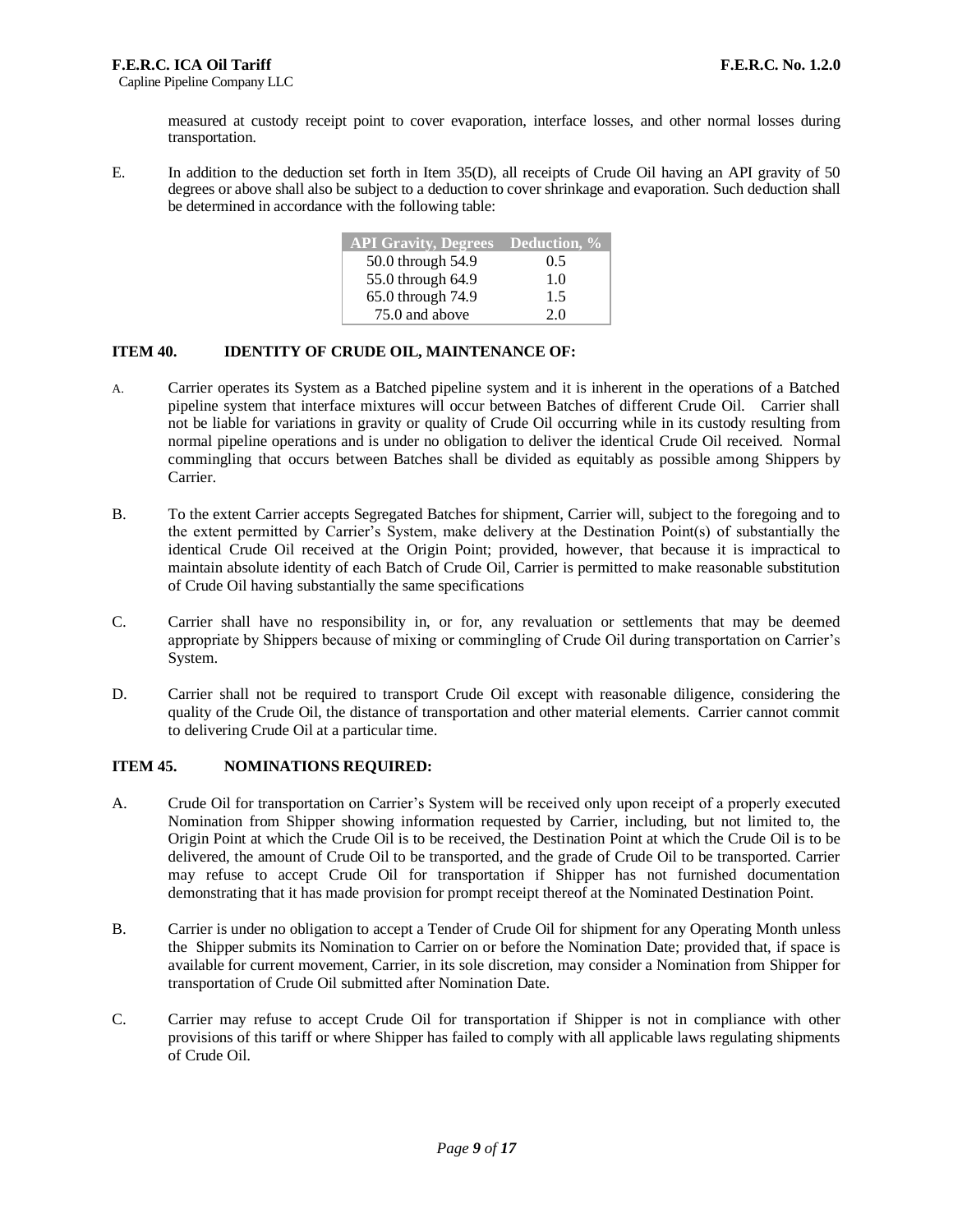#### **ITEM 50. OFFERS IN EXCESS OF FACILITIES:**

- A. Carrier offers a certain amount of Light Crude Oil capacity and Heavy Crude Oil capacity for transportation services each Operating Month, and those capacity amounts may vary from Operating Month to Operating Month and they may also vary from one another. When Carrier receives Nominations for the transportation of one of these types of Crude Oil in an Operating Month that exceed its available capacity for that type of Crude Oil, Carrier shall allocate the available capacity of that type of Crude Oil (on either a System-wide basis or line segment basis) under the provisions of this Item 50. If Carrier receives Heavy Crude Oil Nominations and Light Crude Oil Nominations in an Operating Month that exceed its available capacity for Heavy Crude Oil and Light Crude Oil, respectively, Carrier will allocate its available Heavy Crude Oil capacity first and then its available Light Crude Oil capacity; *provided* that Carrier shall have the right, but not the obligation, to use any unused Heavy Crude Oil capacity for the Operating Month to fulfill unmet Nominations for transportation service of Light Crude Oil. The provisions set forth in this Item 50 will be administered with respect to the Crude Oil type that is in allocation only and will not apply to any Nominations (or portion of Nominations) that are for a Crude Oil type that is not in allocation for the Operating Month. In addition, any rights that a Shipper earns with respect to shipments of one type of Crude Oil on the System (*i.e.* Shipment History) shall only apply when Carrier is allocating that type of Crude Oil and shall not be considered or have any application when Carrier is allocating available capacity for another type of Crude Oil. Carrier also has the right to convert each Shipper's (including Committed Shippers) Nomination for Heavy Crude Oil to an equivalent number of Light Crude Oil Barrels in an Operating Month, using equalization factors determined by Carrier.
- B. On the first business day following the Nomination due date, Carrier shall notify all Shippers that submitted a Nomination for the Operating Month whether Binding Nominations will be necessary. After receipt of such request for Binding Nominations, each Shipper shall have one business day to notify Carrier of its Binding Nomination and Carrier shall thereafter allocate Shippers who submitted a Binding Nomination capacity under Items 50(C) and (D) below.
- C. Allocation of Uncommitted Capacity**.**
	- 1. Carrier shall first allocate the Uncommitted Capacity for the allocated Crude Oil type among all Uncommitted Shippers in the following manner.
		- i. Each New Shipper shall be allocated an amount of capacity in the Proration Month that is equal to:
			- a) its Binding Nomination for the allocated Crude Oil type, if the total volume Nominated by all New Shippers for the allocated Crude Oil type is less than or equal to ten percent (10%) of the Uncommitted Capacity; or
			- b) its pro rata share, in accordance with its Binding Nomination for the allocated Crude Oil type, of ten percent (10%) of the Uncommitted Capacity, if the total volume Nominated by all New Shippers for the allocated Crude Oil type is greater than ten percent (10%) of the Uncommitted Capacity.
			- c) If the pro rata share in a given month results in no New Shippers being allocated a minimum Batch size in accordance with Item 20, then Carrier will administer a lottery using a software-generated random process for the total number of Batches available to New Shippers. A New Shipper will not be allocated capacity through the lottery process if it is (i) an Affiliate of a Regular Shipper who has submitted a Nomination for the same Crude Oil type in the Operating Month, or (ii) an Affiliate of another New Shipper who received an allocation through the lottery process. Detailed procedures regarding Carrier's lottery process are outlined in Item 50(J).
			- d) Carrier shall have the right to increase the Uncommitted Capacity reserved for New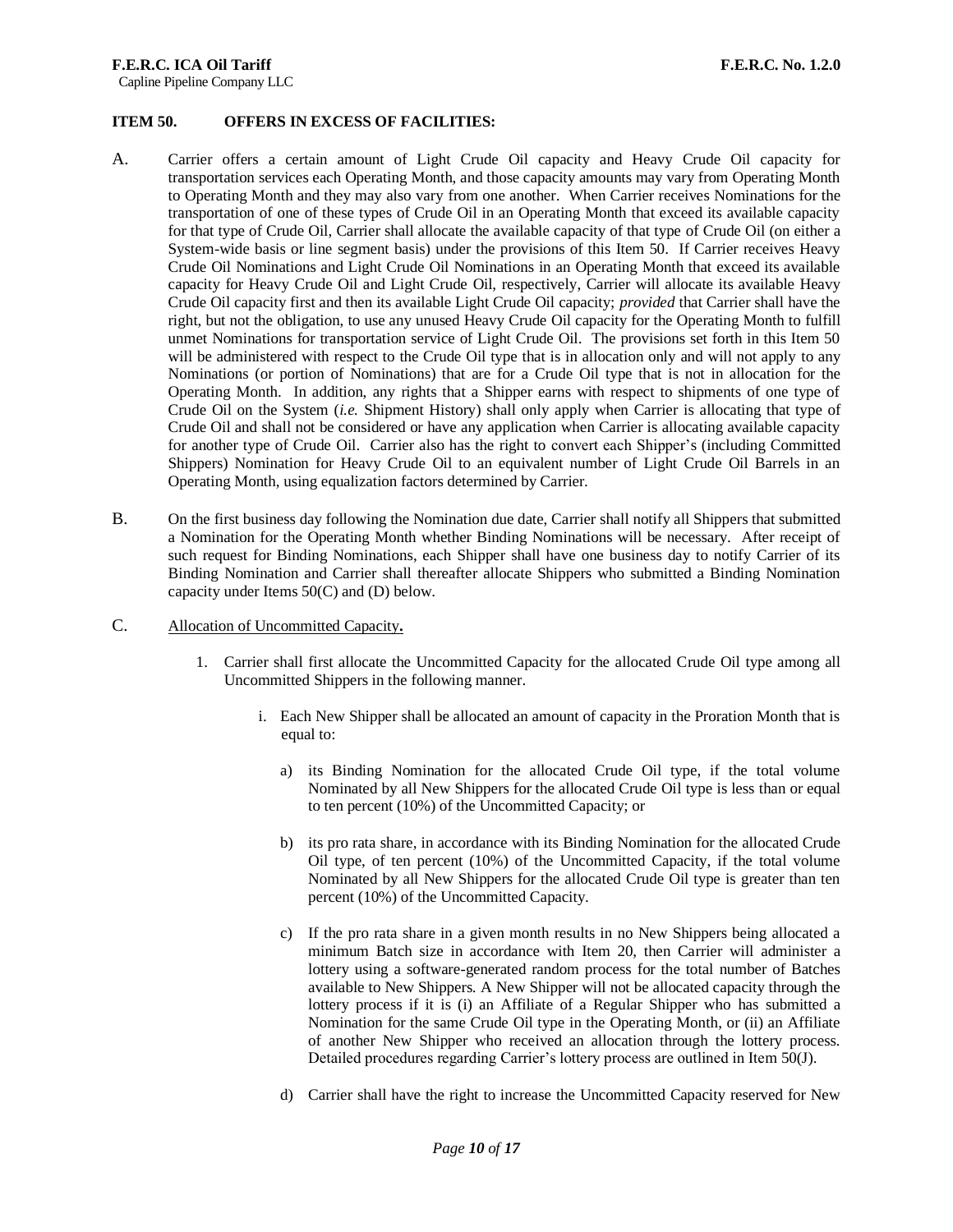Shippers under this Item  $50(C)(1)$  in the event that Regular Shippers have not submitted Binding Nominations equaling or exceeding ninety percent (90%) of the Uncommitted Capacity.

2. Following the allocation in Item 50(C)(1), each Regular Shipper shall be allocated the lesser of (i) its Binding Nomination for the allocated Crude Oil type, or (ii) a fraction of the Uncommitted Capacity that remains after the allocation to New Shippers, as provided in Item  $50(C)(1)(i)$ , which fraction shall be calculated by multiplying the available remaining Uncommitted Capacity times the following fraction: the number of Barrels shipped by the Regular Shipper during the Base Period for the allocated Crude Oil type divided by the total number of Barrels shipped during the Base Period for the allocated Crude Oil type by all Regular Shippers having unmet Nominations for the Proration Month. This process will be repeated until all Uncommitted Capacity is consumed or Nominations have been met.

#### D. Allocation of Remaining Capacity

- 1. After the allocation to Uncommitted Shippers in Item 50(C) above, Carrier shall allocate the remaining available capacity for the Crude Oil type being allocated (the **"Regular Capacity")**  among all Regular Shippers and Committed Shippers in the following manner:
	- i. Each Regular Shipper and Committed Shipper shall be allocated the lesser of  $(x)$  its Binding Nomination for the allocated Crude Oil type, or (y) a portion of the Regular Capacity, which shall be calculated by multiplying the available Regular Capacity times the following fraction: with respect to the type of Crude Oil being allocated, the Shipment History of the Regular Shipper or Committed Shipper during the Base Period, divided by the total Shipment History of all Regular Shippers and Committed Shippers during the Base Period.
	- ii. This process will be repeated until all Regular Capacity is consumed or Nominations have been met; *provided* that the amount of capacity that a Regular Shipper or Committed Shipper is allocated under this subsection plus the amount it is allocated under the other subsections of Item 50 shall never exceed the Shipper's Binding Nomination for the Crude Oil type then being allocated. If that were to occur, then the excess capacity would be reallocated among all other Regular Shippers and Committed Shippers having unmet Nominations under this Item 50(D)(1).
- 2. Any capacity that is not allocated in Items  $50(C)$  or  $50(D)(1)$  shall be allocated to any New Shippers having unmet Binding Nominations according to the level of their Binding Nominations for the Proration Month for the allocated Crude Oil type. This process will be repeated until all of the Binding Nominations of New Shippers for the allocated Crude Oil type have been met.
- E. During periods when Carrier applies this Item 50:
	- 1. The capacity allocated to a Shipper will be provided as a daily or monthly value, at Carrier's discretion, and will be calculated for the Proration Month.
	- 2. Carrier will use its reasonable efforts to notify each Shipper of its allocation no later than the first business day of the Proration Month.
- F. If a Shipper does not use the capacity allocated to it under this Item 50 at the times and in the amounts designated by Carrier, Carrier shall have the right to use such unused capacity to fulfill the unmet Nominations of other Shippers. If a Shipper does not ratably Tender Crude Oil to the Origin Point(s) to meet its allocated capacity, Carrier may deem such capacity unused for purposes of applying this Item 50*.*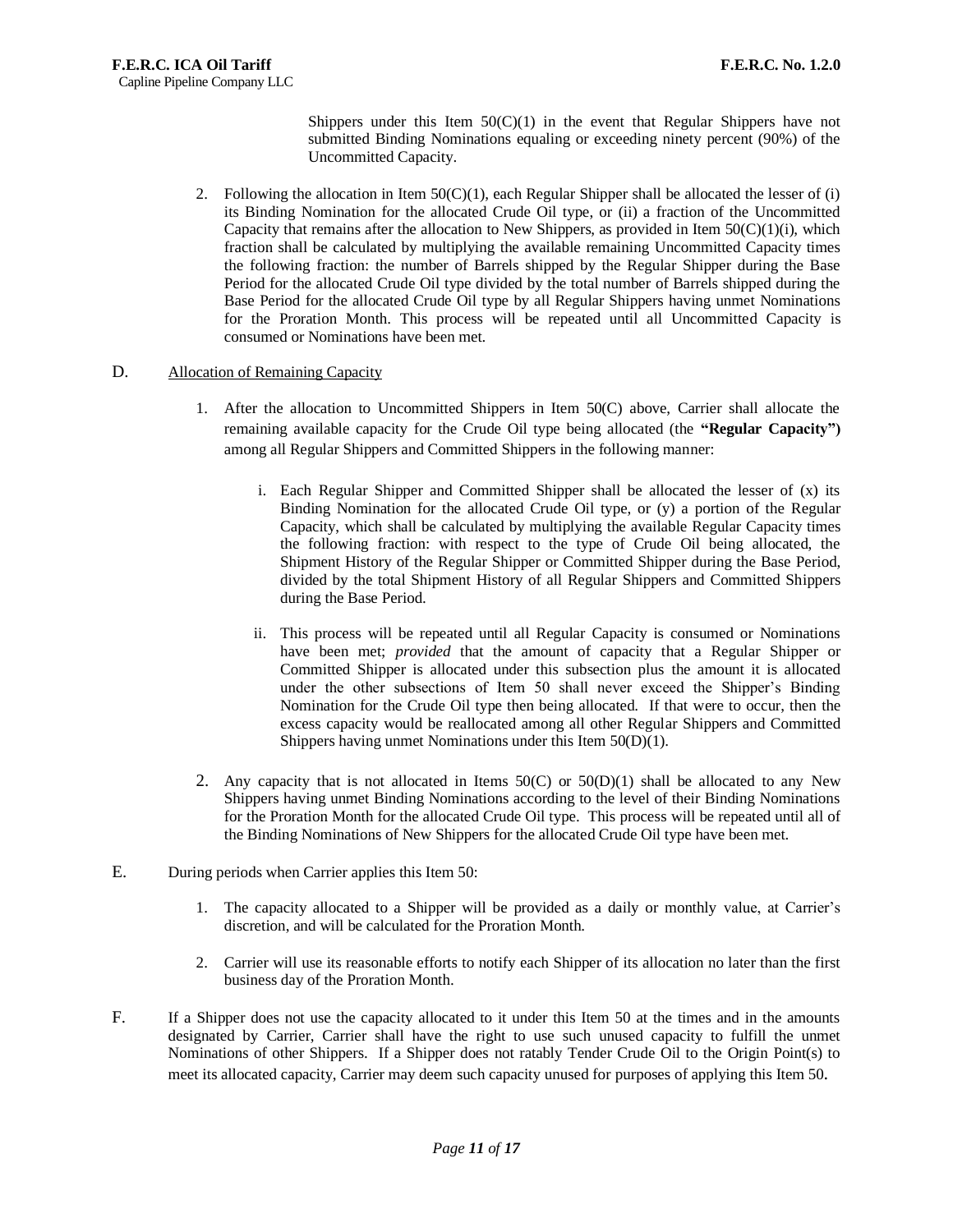Capline Pipeline Company LLC

- G. In the event that calculation of a Shipper's allocation is less than the required minimum Batch size under Item 20, Carrier will, at its option, either round up Shipper's allocation to the required minimum Batch size or waive the minimum Batch size requirement, provided that this adjustment will not preclude Carrier from administering the lottery in Item  $50(C)(1)(i)(c)$  to determine New Shipper allocations if Carrier determines it is necessary to do so under the terms of that item. In the event Carrier does administer such a lottery, then this requirement will be applied (if necessary) to New Shipper allocations after such lottery process is completed.
- H. Volumes allocated to a Shipper may not be assigned, conveyed, loaned, transferred to, or used in any manner by another Shipper. However, a Shipper's allocation may be transferred as an incident of the bona fide sale of the Shipper's business or to a successor to the Shipper's business by the operation of law, such as an executor or trustee in bankruptcy. A Shipper may not use an affiliated or cooperating entity to obtain an increased allocation of prorationed capacity or, in the case of a Regular Shipper, seek New Shipper status for such entity in order to pool two or more allocations to the benefit of the Shipper.
- I. No individual Shipper Nomination shall be considered beyond the physical capacity of the System segment(s) on which the nominated Crude Oil will be transported. Nominations that Carrier deems excessive will be reduced accordingly.
- J. Carrier will administer a lottery process, in order to allocate capacity to New Shippers pursuant to Item  $50(C)(1)(i)(c)$ , as follows:
	- 1. Carrier will use a random number generating software to randomly assign each New Shipper a number from one to the number representing the total number of New Shippers participating in the lottery (i.e. if there are thirty New Shippers, numbers one through thirty will be assigned).
	- 2. The New Shipper with the number closest to one will receive the first monthly minimum Batch allocation. This process of assigning monthly minimum Batch allocations to the New Shipper with the number closest to one will continue until all of the available monthly minimum Batch allocations have been assigned.
	- 3. Following the lottery, Carrier will notify New Shippers as to whether or not they were allocated capacity in that Operating Month. Unsuccessful New Shippers will be notified within two (2) business days that they will not receive an allocation.
- K. If an Uncommitted Shipper Tenders a volume of its allocated type of Crude Oil that is greater than or equal to ninety-five percent (95%) of its allocated capacity under this Item 50 for that Crude Oil type, then such Shipper shall be invoiced based on its delivered volumes of that type of Crude Oil. If an Uncommitted Shipper Tenders a volume of its allocated type of Crude Oil that is less than ninety-five percent (95%) of its allocation for that type of Crude Oil under this Item 50, then such Shipper shall be invoiced for its delivered volumes for the month for that type of Crude Oil, plus the product of (i) the applicable tariff, and (ii) the volume equal to the difference between  $(x)$  the actual volume Tendered, and  $(y)$  a volume equal to ninety-five percent (95%) of the Shipper's capacity allocation amount under Item 50, as adjusted by operational factors, all with respect to the allocated type of Crude Oil.

# **ITEM 55. APPLICATION OF RATES:**

Crude Oil accepted for transportation shall be subject to the rates in effect on the date of receipt by Carrier at the Origin Point, irrespective of the date of the Nomination. Transportation and all other lawful charges will be assessed on the net quantity of Crude Oil delivered at the Destination Point, except that Carrier may apply credits for deficiency payments paid under a Committed Shipper's TSA at the time of receipt. All net quantities will be determined in the manner provided in Item 35.

# **ITEM 60. APPLICABLE RATES FROM INTERMEDIATE POINTS:**

Crude Oil accepted for Transportation from/to any point on Carrier's lines not named in Carrier's tariff will be deemed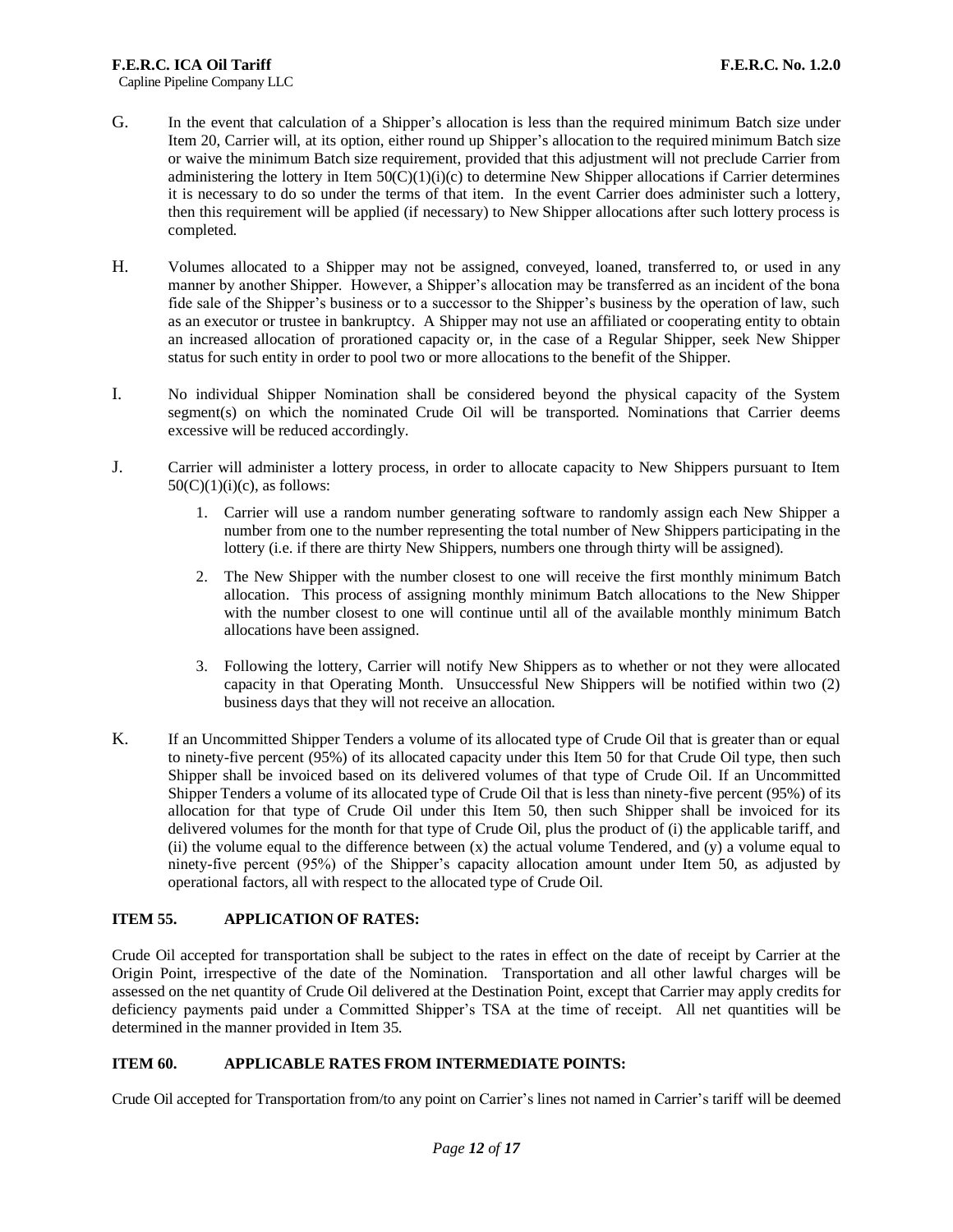as having been received/delivered at the next more distant point named in the tariff for purpose of determining the rate to be charged.

#### **ITEM 65. PAYMENT OF TRANSPORTATION RATES AND OTHER CHARGES:**

- A. Shipper or Transferor shall be obligated to pay Carrier all charges and fees upon Carrier's performance of the designated service(s). Payment of such charges and fees shall be made in accordance with invoice terms and these rules and regulations. Carrier may, at its option, require Shipper or Transferor to pay all such charges and fees in advance or to provide an irrevocable letter of credit satisfactory to Carrier.
- B. Shippers shall settle inventory imbalances within a reasonable timeframe and in a mutually agreed upon manner. If no agreement can be reached, Carrier reserves the right to withhold Crude Oil or settle the balance financially at a fair market value.
- C. If any charge remains unpaid after the payment due date, then Carrier shall have the right to assess interest, calculated at an annual rate equivalent to 125% of the prime rate as quoted by a major New York bank, for loans made to substantial and responsible commercial borrowers, on such amount due from the payment due date of the invoice to the date payment is received by Carrier.
- D. In the event Shipper fails to pay any charges when due, Carrier shall have the right, until such payments, including interest thereon, are made in full, to: (i) refuse to provide Shipper access to Carrier's System or provide services pursuant to Carrier's tariffs, (ii) offset the current and future amounts owed by Shipper against any amounts Carrier owes to Shipper, and (iii) exercise any other rights and remedies granted under this tariff or existing under applicable law.
- E. Carrier shall have a self-executing lien on all Crude Oil delivered to Carrier to secure the payment of any and all transportation or any other charges that are owed Carrier. Such lien shall survive delivery of Crude Oil to Shipper. Such lien shall extend to all Crude Oil, including Shipper's line fill and inventory balances, in Carrier's possession beginning with Shipper's first receipt of transportation or other services from Carrier. Shipper agrees to execute such additional documents as may be reasonably necessary to perfect or evidence such lien. If a bill of lading is required under applicable law for such a lien to arise, acceptance of the Nomination will be deemed to be the bill of lading for all Crude Oil, including Shipper's line fill, subject to such Nomination. The lien provided herein shall be in addition to any lien or security interest provided by this tariff or applicable law.
- F. If Shipper fails to pay an invoice by the due date, in addition to any other remedies under this tariff or under applicable law, Carrier shall have the right, either directly or through an agent, to sell any Crude Oil of such Shipper in Carrier's custody at public auction. The auction will be held between the hours of ten o'clock a.m. and four o'clock p.m. on any day not a weekend or legal holiday, and not less than twentyfour hours after the Shipper has been officially notified of the time and place of such sale and the quantity, general description, and location of the Crude Oil to be sold. At said sale, Carrier shall have the right to bid, and, if it is the highest bidder, to become the purchaser. The proceeds of any sale shall be applied in the following order: (i) to the reasonable expenses of holding, preparing for sale, selling, and to the extent allowed by law, reasonable attorney's fees and legal expenses incurred by Carrier; and (ii) to the satisfaction of Shipper's indebtedness including interest herein provided from the date payment is due. The balance of the proceeds of the sale remaining, if any, shall be paid to Shipper or, if there is a dispute or claim as to entitlement, held for whoever may be lawfully entitled thereto. Carrier will have a claim for and against Shipper with respect to any deficiency arising from the debt due to Carrier from Shipper and the proceeds of any sale after reduction as set forth above.

#### **ITEM 70. FINANCIAL ASSURANCES:**

A. All (i) existing Shippers who have not submitted a Nomination to Carrier in the prior six (6) Months, and (ii) prospective Shippers shall provide to Carrier, at least ten (10) business days prior to making their Nomination, information that will allow Carrier to determine the Shipper's capacity to perform any financial obligations that could arise from the transportation of that Shipper's Crude Oil under the terms of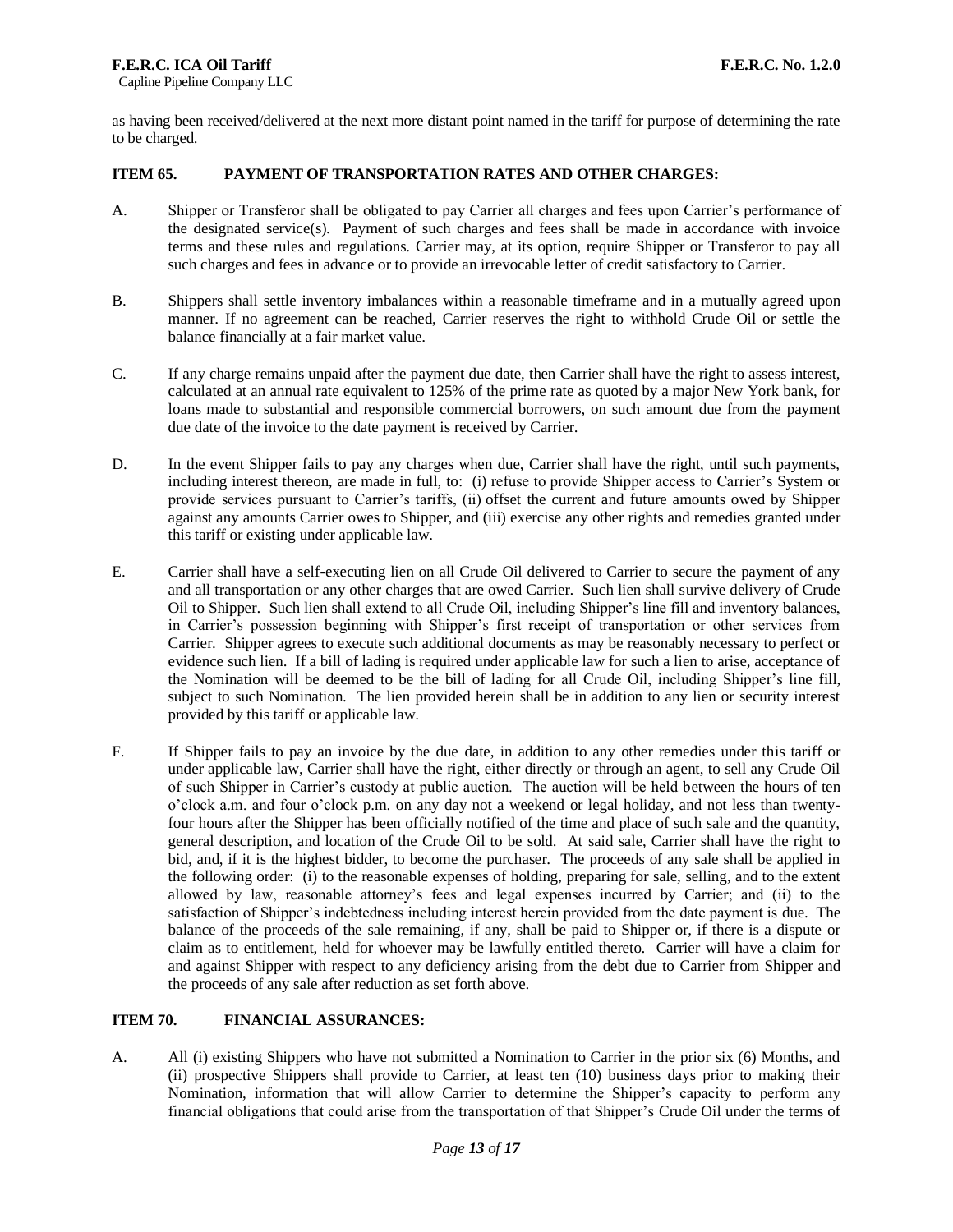Carrier's tariffs. Carrier shall not be obligated to accept Crude Oil for transportation from an existing or prospective Shipper if the Shipper or prospective Shipper fails to provide the requested information to Carrier in accordance with this Item 70 within ten (10) business days of Carrier's written request.

- B. At any time, upon the request of Carrier, on a non-discriminatory basis, any prospective or existing Shipper shall provide financial documentation and information to Carrier that will allow Carrier to enforce the terms of its tariff and to determine the prospective or existing Shipper's capacity to perform any financial obligations that could arise from the transportation of that Shipper's Crude Oil under the terms of Carrier's tariffs, including but not limited to the payment of transportation charges and Shipper's balance positions. Such information may include, but is not limited to, the names of any Affiliates of the Shipper or prospective Shipper, the legal business name of the Shipper or prospective Shipper and the registered business address of the Shipper or prospective Shipper.
- C. If Carrier determines, at any time, that there are reasonable grounds for insecurity regarding the performance of any obligation under this tariff (whether or not then due) by a Shipper or prospective Shipper (including, without limitation, the occurrence of a material change in the creditworthiness of Shipper), Carrier may demand Adequate Assurance of Performance, which shall be furnished within five (5) days of such demand. "**Adequate Assurance of Performance**" shall mean sufficient security in the form, amount and for the term reasonably acceptable to Carrier, including, but not limited to, a standby irrevocable letter of credit or a performance bond or guaranty (including the issuer of any such security). In the event the Shipper or prospective Shipper fails to comply with any obligation in this Item 70 on or before the due date provided herein, Carrier shall not be obligated to provide Shipper with access to its System or to provide the transportation services pursuant to this tariff until such requirement is fully met. Carrier's decision to withhold services to a Committed Shipper pursuant to this Item 70 shall not relieve the Committed Shipper of its obligation to make deficiency payments under its TSA.

#### **ITEM 75. CLAIMS, SUITS AND TIME FOR FILING:**

As a condition precedent to recovery by Shipper for loss, damage or delay in receipt or delivery of Shipper's Crude Oil for which Carrier may be responsible, Shipper's claim must be filed in writing with Carrier within nine (9) months after delivery of the affected Crude Oil, or, in case of Carrier's failure to make delivery of Shipper's Crude Oil, then within nine (9) months after a reasonable time for delivery has elapsed. Suit against Carrier shall be instituted only within two (2) years and one (1) day from the day when notice in writing is given by Carrier to Shipper that Carrier has disallowed the claim or any part or parts thereof specified in the notice. Where claims are not filed or suits are not instituted by Shipper on such claims in accordance with the foregoing provisions, such claims will not be paid and Carrier shall not be liable.

## **ITEM 80. LIABILITY:**

- A. While in the possession of any Crude Oil herein described, Carrier shall not be liable for, and Shipper hereby waives any claims against Carrier for, any loss thereof, damage thereto or delay caused by an event of Force Majeure, an act of Shipper himself, an act of God, the public enemy, accident, government regulation, the inherent vice or nature of the Crude Oil, the public authority, or resulting from any other causes not due to the sole negligence of Carrier, whether similar or dissimilar to the causes herein enumerated.
- B. Carrier shall not be liable for any loss or damage to Crude Oil incurred prior to delivery of the Crude Oil to Carrier at the Origin Points and after re-delivery of the Crude Oil to Shipper at the Destination Points.
- C. In the event of loss of Crude Oil from any of the causes identified in Item 80(A) and subject to the other provisions of this tariff, Shipper shall bear the loss in the same proportion as the amount accepted for transportation and actually in Carrier's custody bears to the whole of the property of all Shippers in Carrier's custody at the time of such loss and Shipper shall be entitled to receive only such portion of its shipment as is left after deducting its due proportion of the loss. Statements of quantities ascertained and computed from the records in the usual manner by Carrier shall be accepted as prima facie correct in the distribution of such losses under this Item 80.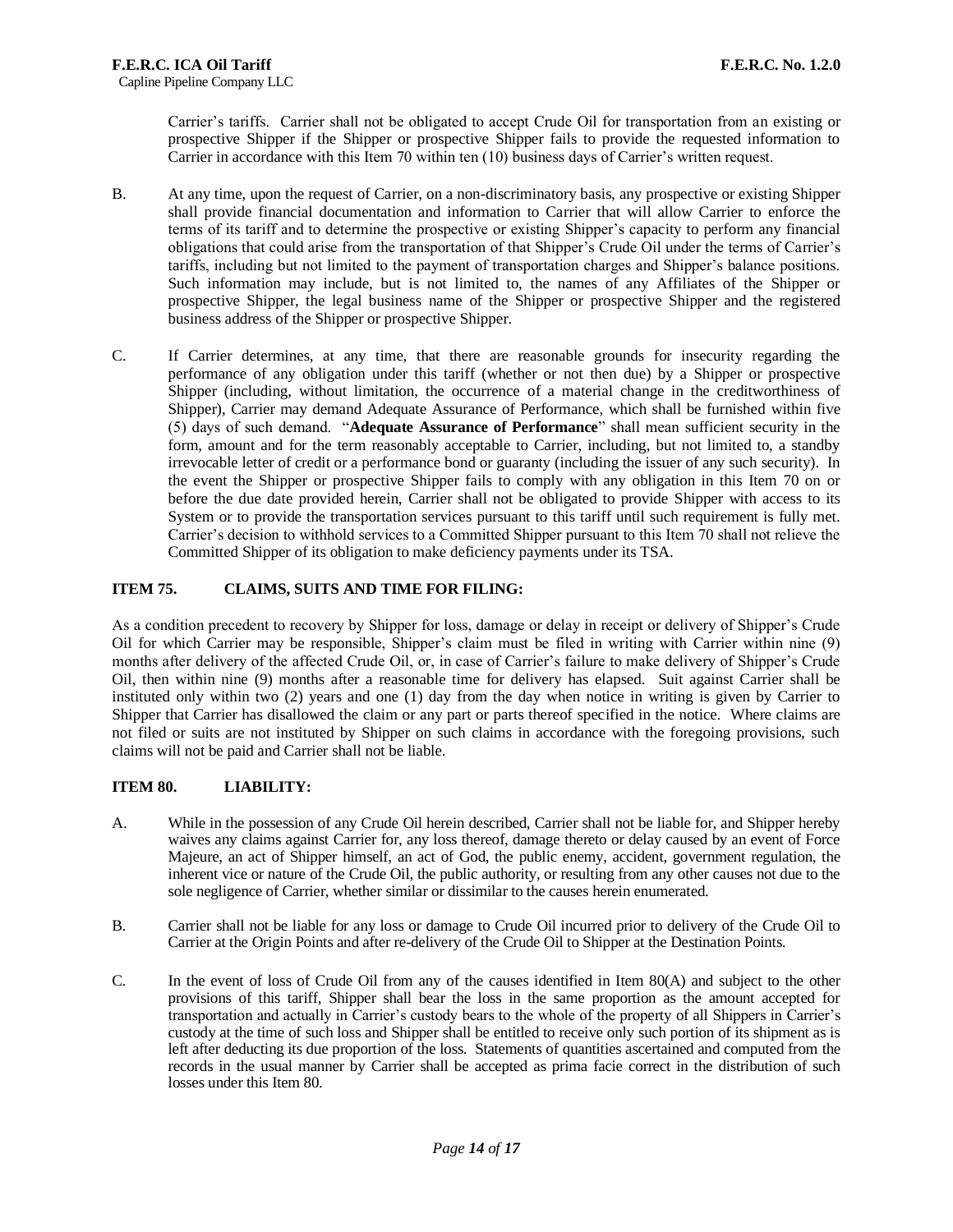D. Carrier shall not be liable for discoloration, commingling, contamination, or deterioration of Crude Oil transported unless same is caused by the negligence of Carrier. Carrier's liability to Shipper or Transferee for any claim of negligence or other loss shall be limited to the value of the Crude Oil transported and related transportation charges. In no event shall Carrier be liable for any indirect, special, incidental or consequential damages, lost profit, or other economic loss.

#### **ITEM 85. TITLE:**

A Tender of Crude Oil for Transportation shall be deemed a warranty of unencumbered title and merchantability at the time of Tender. Carrier may, in the absence of such adequate title assurances, decline to receive any Crude Oil for Transportation.

## **ITEM 90. CRUDE OIL INVOLVED IN LITIGATION, ETC. – INDEMNITY AGAINST LOSS:**

- A. Shipper shall inform Carrier, at the time of Nomination and then again prior to Tendering Crude Oil to Carrier, if any Crude Oil Nominated and/or Tendered to Carrier for transportation may be (i) encumbered by a lien or charge of any kind, (ii) may be involved in litigation or, (iii) may be subject to a title dispute ("**Encumbered Crude Oil**"). When any Encumbered Crude Oil is Nominated and/or Tendered for transportation, Carrier may require Shipper to provide one or more of the following: (i) satisfactory evidence of its perfected and unencumbered title, (ii) satisfactory indemnity bond to protect Carrier against any and all loss, (iii) pre-payment of transportation charges, or (iv) a subordination agreement from the applicable lienholder. Carrier also has the right to refuse any shipment of Encumbered Crude Oil.
- B. Shipper warrants that it has good title to, or the unencumbered right to ship the Crude Oil hereunder and Tendered at the Origin Point(s), and that such Crude Oil is free of all liens and adverse claims of any kind and shall indemnify, release and hold Carrier harmless against all such liens and adverse claims; provided that acceptance for transportation shall not be deemed a representation by Carrier as to title.
- C. In addition, Shipper shall not cause or permit any lien, security interest or other form of burden be filed or created with respect to Crude Oil in Carrier's possession, except for the lien created in favor of Carrier under Item 65(E) of this tariff.

# **ITEM 95. CHARGE FOR SPILL COMPENSATION:**

In addition to the Transportation charges and all other charges accruing on Crude Oil accepted for Transportation, a per Barrel charge will be assessed and collected in the amount of any tax, fee, or other charge levied against Carrier in connection with such commodity, pursuant to any Federal, State or local act or regulation that levies a tax, fee, or other charge, on the receipt, delivery, transfer or Transportation of such commodities within their jurisdiction for the purpose of creating a fund for the prevention, containment, clean up and/or removal of spills and/or the reimbursement of Persons sustaining loss therefrom. If a charge is to be established, it will be filed in a F.E.R.C. regulated tariff.

# **ITEM 100. DESTINATION POINT REQUIREMENT:**

All Crude Oil in Carrier's System shall at all times have a designated Destination Point. Change in a Destination Point may be made if requested in writing by the Shipper prior to delivery at the original Destination Point, subject to the rate, rules and regulations applicable from the Origin Point to the final Destination Point, provided that no out-of-line backhaul movement will be made.

# **ITEM 105. ACCEPTANCE OF DELIVERY:**

On twenty-four (24) hours' notice to Shipper or Consignee, Carrier may begin delivery of a shipment to Shipper or Consignee at its current rate of pumping. If all of such shipment cannot be received by Shipper or Consignee, Carrier shall have the right to assess a demurrage charge on each day of twenty-four (24) hours or fractional part thereof on any part of shipment offered for delivery and not taken by Shipper or Consignee from the time said notice expires. The daily demurrage charge shall be calculated by multiplying the tariff rate then applicable to Shipper by the volume of any shipment offered for delivery and not taken by Shipper or Consignee.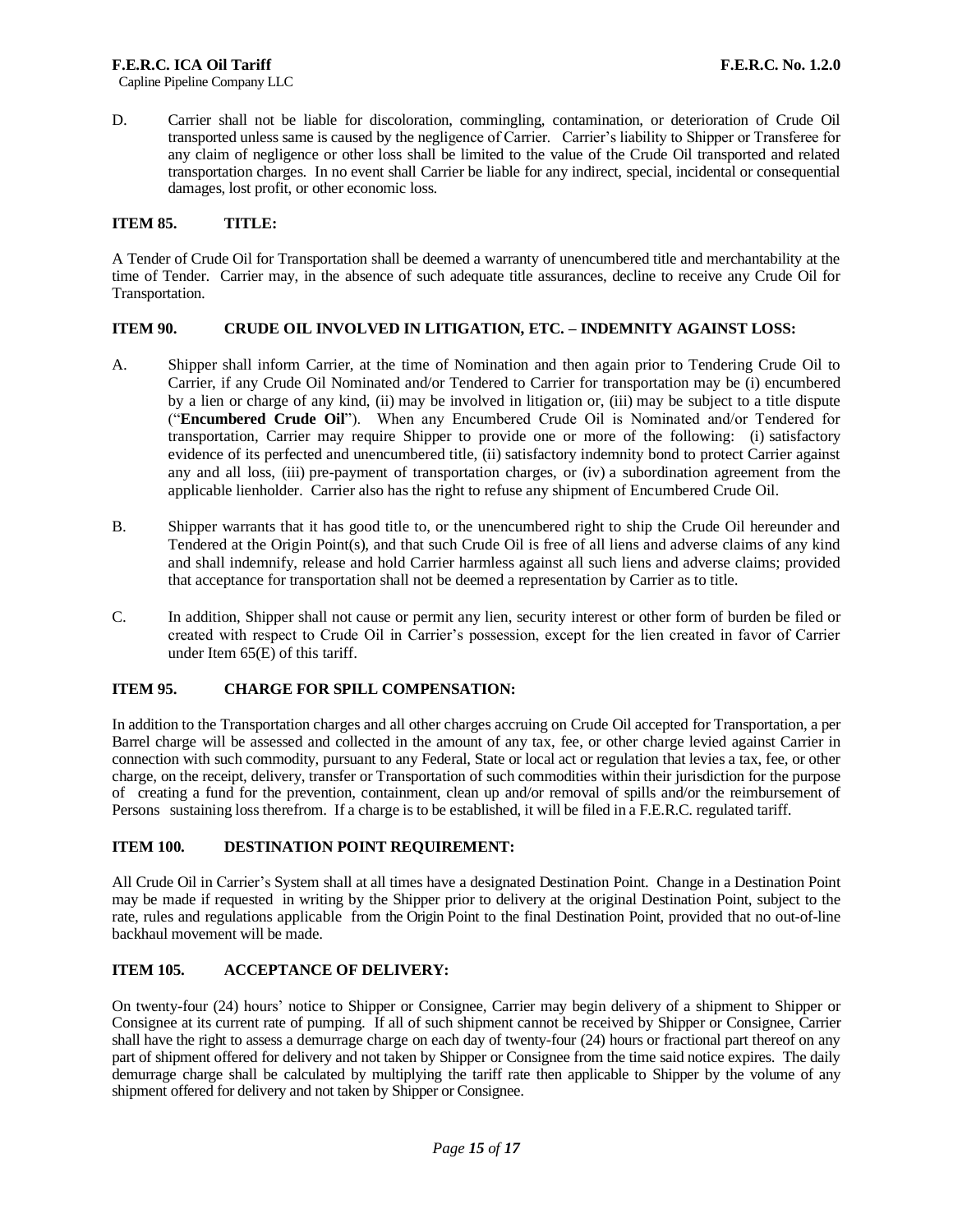If a Shipper or Consignee is unable or refuses to receive Crude Oil from Carrier at the time when Carrier has scheduled a delivery, and if Carrier has no means of withholding delivery of such Crude Oil, Carrier shall have the right to clear its line and sell such Crude Oil and apply the proceeds thereof to accrued Transportation charges and all other lawful charges and fees which shall be due as if delivery of such Crude Oil had been made at the rate specified in the applicable tariff; and to hold the balance of such proceeds for whomsoever may be entitled thereto.

#### **ITEM 110. SEPARATE PIPELINE AGREEMENTS:**

Separate agreements, if applicable, in association with pipeline connections or other facilities ancillary to Carrier's System and in accordance with this tariff shall be required of any Shipper before any obligation to provide transportation shall arise.

# **ITEM 115. INTRASYSTEM CHANGE IN OWNERSHIP:**

- A. Notice of change in ownership of Crude Oil will be recognized and recorded only where such Crude Oil entered Carrier's System and only on an Operating Month basis. Statements denoting ownership transactions will be provided to the applicable Transferors and Transferees. Carrier will not provide any information as to the quality of the Crude Oil subject to changes in ownership except for gravity on current receipts when requested. Each Transferor will be charged **[I]**four and thirty-five hundredths cents (4.35¢) per Barrel for recognizing and recording the change in ownership and, if required, shall pay said charge prior to the recognizing and recording of such change. Transferor, at Carrier's option, shall provide an irrevocable letter of credit satisfactory to Carrier prior to the recognizing and recording. The recognition by Carrier of a change in ownership of Crude Oil requires the recording thereof, and Carrier is entitled to a lien for all such charges and fees.
- B. Carrier shall not be obligated to recognize and record changes in ownership of Crude Oil during any Operating Month unless the Transferor and Transferee that request Carrier recognize and record the change in ownership shall, each, on or before the Nomination date provide written notice to Carrier containing like data relative to the kind, quantity, source, location, Transferor, and Transferee of the Crude Oil. Carrier shall not be obligated to accept any modification in said notice unless confirmed in writing by the Transferor and Transferee on or before the last day of the calendar month preceding the Operating Month.
- C. When the quantity of the Crude Oil received during the Operating Month is not equivalent to the quantity of the Crude Oil subject to the notice of change in ownership, Carrier will recognize and record the change in ownership only to the extent of the quantity received.
- D. A notice of change in ownership of Crude Oil shall be deemed: (1) a warranty that the Transferor has unencumbered title to the Crude Oil identified in its notice at the time of change in ownership, and (2) a representation that the change in ownership is effective on the first day of the Operating Month.
- E. Carrier may, in the absence of adequate security, decline to recognize and record any change in ownership of Crude Oil.

# **ITEM 120. COMMON STREAM CRUDE OIL CONNECTING CARRIERS:**

When both receipts from and/or deliveries to a connecting carrier of substantially the same grade of Crude Oil are scheduled at the same interconnection, Carrier reserves the right to offset like volumes of such common stream Crude Oil in order to avoid the unnecessary use of energy which would be required by physically pumping the offsetting volumes.

# **ITEM 125. LINE FILL AND TANK BOTTOM INVENTORY REQUIREMENTS:**

Prior to delivering Barrels of Crude Oil out of Carrier's System, each Shipper will be required to supply a pro rata share of the Crude Oil necessary for (i) pipeline fill to ensure efficient operation of Carrier's System, and (ii) tank bottoms (including, if applicable the amount of Crude Oil required for a floating roof to remain continuously afloat),